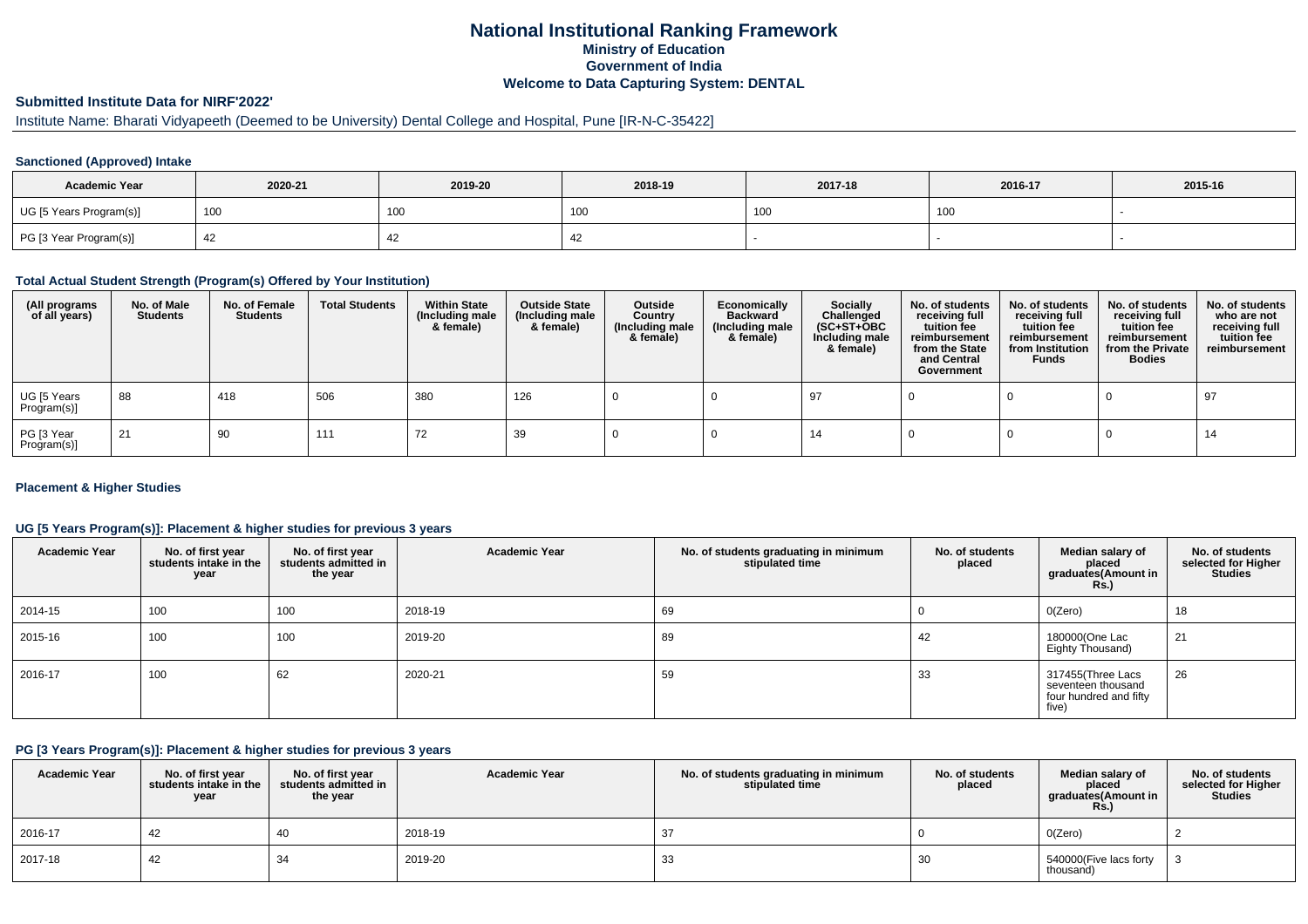| 2018-19 | - 7∠ | ັບ | 2020-21<br>the contract of the contract of | ັບບ | ັ | 537750(Five Lacs<br>thirtyseven thousand<br>seven hundred and |  |
|---------|------|----|--------------------------------------------|-----|---|---------------------------------------------------------------|--|
|         |      |    |                                            |     |   | fifty,                                                        |  |

#### **Ph.D Student Details**

| Ph.D (Student pursuing doctoral program till 2020-21 Students admitted in the academic year 2020-21 should not be entered here.) |         |          |         |  |  |
|----------------------------------------------------------------------------------------------------------------------------------|---------|----------|---------|--|--|
| <b>Total Students</b>                                                                                                            |         |          |         |  |  |
| Full Time                                                                                                                        |         |          |         |  |  |
| Part Time                                                                                                                        |         |          |         |  |  |
| No. of Ph.D students graduated (including Integrated Ph.D)                                                                       |         |          |         |  |  |
|                                                                                                                                  | 2020-21 | 2019-20  | 2018-19 |  |  |
| Full Time                                                                                                                        |         |          |         |  |  |
| Part Time                                                                                                                        |         | $\Omega$ | - 0     |  |  |
| No. of students Graduating in Super Speciality program (DM/MCH)                                                                  |         |          |         |  |  |
| 2020-21                                                                                                                          | 2019-20 | 2018-19  |         |  |  |

# **Financial Resources: Utilised Amount for the Capital expenditure for previous 3 years**

| <b>Academic Year</b>                                                                                 | 2020-21                                                                | 2019-20                                                                       | 2018-19                                                                     |  |  |  |
|------------------------------------------------------------------------------------------------------|------------------------------------------------------------------------|-------------------------------------------------------------------------------|-----------------------------------------------------------------------------|--|--|--|
|                                                                                                      | <b>Utilised Amount</b>                                                 | <b>Utilised Amount</b>                                                        | <b>Utilised Amount</b>                                                      |  |  |  |
| Annual Capital Expenditure on Academic Activities and Resources (excluding expenditure on buildings) |                                                                        |                                                                               |                                                                             |  |  |  |
| Library                                                                                              | 461691 (Four lacs sixty one thousand six hundred and ninety<br>one)    | 2643649 (Twenty six lakhs forty three thousand six hundred<br>and forty nine) | 2840623 (Twenty eight lakhs forty thousand six hundred and<br>twenty three) |  |  |  |
| New Equipment for Laboratories                                                                       | 77780 (Seventyseven thousand seven hindred and eighty)                 | 643340 (Six Lakhs forty three thousand three hundred and<br>forty)            | 1970432 (Nineteen lakhs seventy thousand four hundred and<br>thirty two)    |  |  |  |
| Other expenditure on creation of Capital Assets (excluding<br>expenditure on Land and Building)      | 685123 (Six lacs eighty five thousand one hundred and twenty<br>three) | 508082 (Five Lakhs eight thousand and eighty two)                             | 26962 (Twenty six thousand nine hundred and sixty two)                      |  |  |  |

# **Financial Resources: Utilised Amount for the Operational expenditure for previous 3 years**

| <b>Academic Year</b>                                                                                                                                                                            | 2020-21                                                                                        | 2019-20                                                                                        | 2018-19                                                                                        |  |  |  |  |
|-------------------------------------------------------------------------------------------------------------------------------------------------------------------------------------------------|------------------------------------------------------------------------------------------------|------------------------------------------------------------------------------------------------|------------------------------------------------------------------------------------------------|--|--|--|--|
|                                                                                                                                                                                                 | <b>Utilised Amount</b>                                                                         | <b>Utilised Amount</b>                                                                         | <b>Utilised Amount</b>                                                                         |  |  |  |  |
| <b>Annual Operational Expenditure</b>                                                                                                                                                           |                                                                                                |                                                                                                |                                                                                                |  |  |  |  |
| Salaries (Teaching and Non Teaching staff)                                                                                                                                                      | 173475360 (Seventeen crores thirty four lacs seventy five<br>thousand three hundred and sixty) | 160035034 (Sixteen crores thirty five thousand and thirty four)                                | 147496711 (Fourteen crores seventy four lakhs ninety six<br>thousand seven hundred and eleven) |  |  |  |  |
| Maintenance of Academic Infrastructure or consumables and<br>other running expenditures (excluding maintenance of hostels<br>and allied services, rent of the building, depreciation cost, etc) | 98460597 (Nine crores eighty four lacs sixty thousand five<br>hundred and ninety seven)        | 76174753 (Seven crores sixty one lakhs seventy four thousand<br>seven hindred and fifty three) | 74826531 (Seven crores forty eight lakhs twenty six thousand<br>five hundred and thirty one)   |  |  |  |  |
| Seminars/Conferences/Workshops                                                                                                                                                                  | 41965 (Forty one thousand nine hundred and sixty five)                                         | 923314 (Nine lakhs twenty three thousand three hundred and<br>fourteen)                        | 92421 (Ninety two thousand four hundred and twenty one)                                        |  |  |  |  |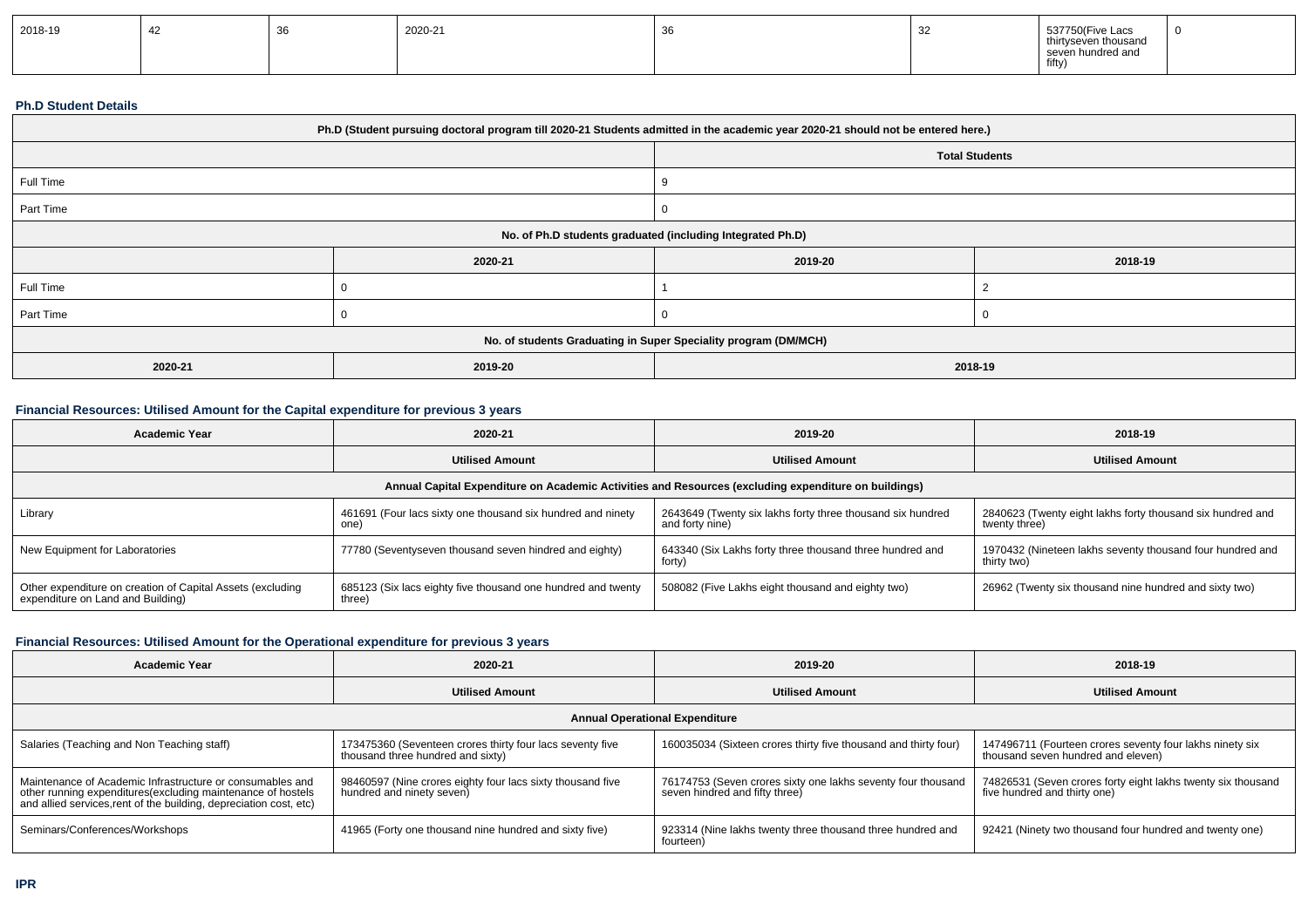| Calendar year            | 2020 | 2019 | 2018 |
|--------------------------|------|------|------|
| No. of Patents Published |      |      |      |
| No. of Patents Granted   |      |      |      |

# **Sponsored Research Details**

| <b>Financial Year</b>                    | 2020-21 | 2019-20 | 2018-19 |
|------------------------------------------|---------|---------|---------|
| Total no. of Sponsored Projects          |         |         |         |
| Total no. of Funding Agencies            |         |         |         |
| Total Amount Received (Amount in Rupees) |         |         |         |
| Amount Received in Words                 | Zero    | Zero    | Zero    |

# **OPD Attendance & Bed Occupancy**

| 1. Average OPD attendance in the calendar year 2020. | 224 |
|------------------------------------------------------|-----|
|------------------------------------------------------|-----|

### **PCS Facilities: Facilities of physically challenged students**

| 1. Do your institution buildings have Lifts/Ramps?                                                                                                         | Yes, more than 80% of the buildings |
|------------------------------------------------------------------------------------------------------------------------------------------------------------|-------------------------------------|
| 2. Do your institution have provision for walking aids, including wheelchairs and transportation from one building to another for<br>handicapped students? | Yes                                 |
| 3. Do your institution buildings have specially designed toilets for handicapped students?                                                                 | Yes, more than 80% of the buildings |

### **Faculty Details**

| Srno           | Name                             | Age | Designation                | Gender | Qualification | <b>Experience (In</b><br>Months) | <b>Currently working</b><br>with institution? | <b>Joining Date</b> | <b>Leaving Date</b>      | <b>Association type</b> |
|----------------|----------------------------------|-----|----------------------------|--------|---------------|----------------------------------|-----------------------------------------------|---------------------|--------------------------|-------------------------|
|                | Dr Patil Harshal<br>Santosh      | 29  | <b>Assistant Professor</b> | Male   | <b>MDS</b>    | 26                               | Yes                                           | 19-12-2019          | $\sim$                   | Regular                 |
| $\overline{2}$ | Dr Vivek Sunil Nair              | 28  | <b>Assistant Professor</b> | Male   | MDS           | 20                               | Yes                                           | 02-03-2020          | $\sim$                   | Regular                 |
| 3              | Dr Amita Milind Mali             | 59  | Professor                  | Female | MDS           | 382                              | Yes                                           | 11-08-1989          | $\overline{\phantom{a}}$ | Regular                 |
| $\overline{4}$ | Dr Vishakha Sarang<br>Patil      | 50  | Professor                  | Female | <b>MDS</b>    | 251                              | Yes                                           | 16-02-2004          | $\sim$                   | Regular                 |
| 5              | Dr Pramod Fakkad<br>Waghmare     | 49  | Professor                  | Male   | <b>MDS</b>    | 285                              | Yes                                           | 15-09-1997          | $\sim$                   | Regular                 |
| 6              | Dr Amit Ulhas<br>Chaudhri        | 42  | Associate Professor        | Male   | <b>MDS</b>    | 178                              | Yes                                           | 05-08-2006          | --                       | Regular                 |
| $\overline{7}$ | Dr Prakash<br>Bhujangrao Vhatkar | 58  | Associate Professor        | Male   | <b>MDS</b>    | 379                              | Yes                                           | 03-07-1992          | $\sim$                   | Regular                 |
| 8              | Dr Priya Abhijeet<br>Lele        | 43  | Associate Professor        | Female | <b>MDS</b>    | 109                              | Yes                                           | 25-04-2003          | $\overline{\phantom{a}}$ | Regular                 |
| 9              | Dr Yogesh Ramdas<br>Khadtare     | 37  | <b>Assistant Professor</b> | Male   | <b>MDS</b>    | 119                              | Yes                                           | 05-08-2011          | $\sim$                   | Regular                 |
| 10             | Dr Pallavi Anil Patil            | 42  | <b>Assistant Professor</b> | Female | <b>MDS</b>    | 74                               | Yes                                           | 01-06-2006          | $\sim$                   | Regular                 |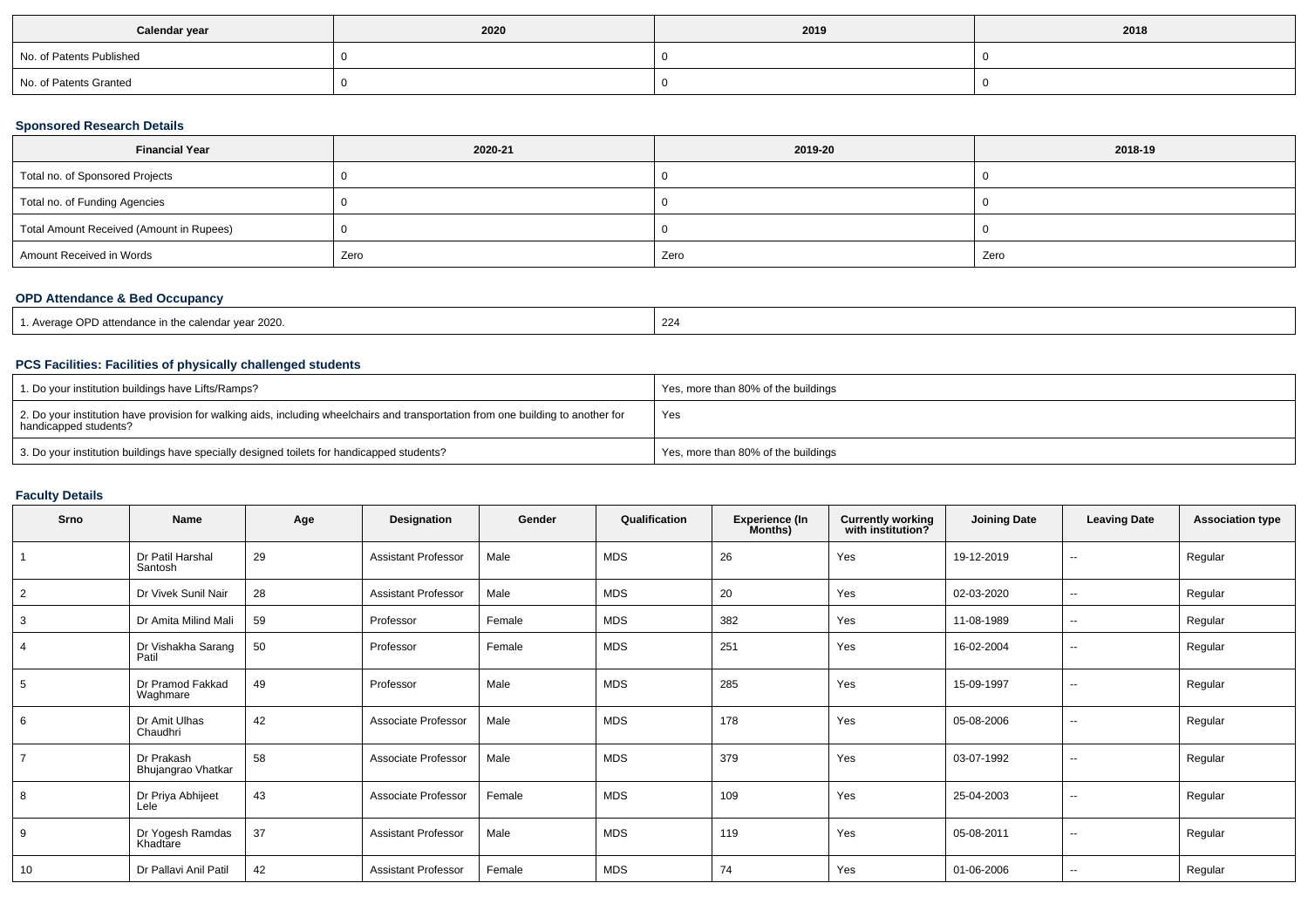| 11     | Dr Ajay Vyankatesh<br>Sabane                | 42     | Professor                                           | Male   | <b>MDS</b> | 188 | Yes | 01-10-2005 | $\mathbf{u}$             | Regular |
|--------|---------------------------------------------|--------|-----------------------------------------------------|--------|------------|-----|-----|------------|--------------------------|---------|
| 12     | Dr Paresh Vasant<br>Gandhi                  | 49     | Professor                                           | Male   | <b>MDS</b> | 278 | Yes | 07-10-1998 | $\sim$                   | Regular |
| 13     | Dr Vijaysinh<br>Abhayshigh More             | 45     | Professor                                           | Male   | <b>MDS</b> | 219 | Yes | 11-03-2003 | $\sim$                   | Regular |
| 14     | Dr N Vasantha<br>Vijayraghawan              | 43     | Professor                                           | Female | <b>MDS</b> | 197 | Yes | 07-05-2008 | $\sim$                   | Regular |
| 15     | Dr Rajashree<br>Dhananjay Jadhav            | 54     | Professor                                           | Female | MDS+Ph.D   | 359 | Yes | 05-07-1991 | $\sim$                   | Regular |
| 16     | Dr Abhijit Ashok<br>Patil                   | 37     | Associate Professor                                 | Male   | <b>MDS</b> | 133 | Yes | 23-04-2007 | $\sim$                   | Regular |
| 17     | Dr Rupali Pralhad<br>Patil                  | 35     | Associate Professor                                 | Female | <b>MDS</b> | 109 | Yes | 08-09-2009 | $\sim$                   | Regular |
| 18     | Dr Pankaj Popatrao<br>Kadam                 | 35     | Associate Professor                                 | Male   | <b>MDS</b> | 97  | Yes | 05-08-2010 | $\sim$                   | Regular |
| 19     | Dr Seema Shivajiao<br>Patil                 | 34     | <b>Assistant Professor</b>                          | Male   | <b>MDS</b> | 92  | Yes | 16-11-2013 | $\sim$                   | Regular |
| 20     | Dr Vasanthi Vinit<br>Swami                  | 41     | <b>Assistant Professor</b>                          | Female | <b>MDS</b> | 86  | Yes | 11-09-2006 | $\sim$                   | Regular |
| 21     | Dr Harshwardhan<br><b>Shashikant Sawant</b> | 32     | <b>Assistant Professor</b>                          | Male   | <b>MDS</b> | 63  | Yes | 02-04-2016 | $\sim$                   | Regular |
| 22     | Dr Arati Rajaram<br>Gachake                 | 48     | <b>Assistant Professor</b>                          | Female | <b>MDS</b> | 60  | Yes | 23-07-2009 | $\sim$                   | Regular |
| 23     | Dr Darshana Pradip<br>Mundhe                | 36     | <b>Assistant Professor</b>                          | Female | <b>MDS</b> | 85  | Yes | 16-06-2014 | $\sim$                   | Regular |
| 24     | Dr Rajesh Ashok<br>Kshirsagar               | 52     | Dean / Principal /<br>Director / Vice<br>Chancellor | Male   | <b>MDS</b> | 311 | Yes | 06-07-1995 | $\overline{\phantom{a}}$ | Regular |
| 25     | Dr Rajshekhar<br>Chanappa Halli             | 50     | Professor                                           | Male   | <b>MDS</b> | 268 | Yes | 21-07-2009 | Ξ.                       | Regular |
| 26     | Dr Ramanoojam<br>Shandilya                  | 47     | Associate Professor                                 | Male   | <b>MDS</b> | 166 | Yes | 04-09-2007 | $\mathbf{u}$             | Regular |
| 27     | Dr Amod Pramod<br>Patankar                  | 46     | Associate Professor                                 | Male   | <b>MDS</b> | 250 | Yes | 01-08-2000 | $\mathbf{u}$             | Regular |
| 28     | Dr Samir Achyut<br>Joshi                    | 50     | Associate Professor                                 | Male   | <b>MDS</b> | 333 | Yes | 24-09-1993 | $\mathbf{u}$             | Regular |
| 29     | Dr Vikrant Dilip Sane                       | $36\,$ | Associate Professor                                 | Male   | <b>MDS</b> | 117 | Yes | 02-11-2011 |                          | Regular |
| 30     | Dr Vikram Shivpunj<br>Singh                 | 39     | Associate Professor                                 | Male   | <b>MDS</b> | 116 | Yes | 08-10-2011 | $\sim$                   | Regular |
| 31     | Dr Sudhir Ramlal<br>Pawar                   | 36     | <b>Assistant Professor</b>                          | Male   | <b>MDS</b> | 102 | Yes | 01-01-2013 | $\sim$                   | Regular |
| $32\,$ | Dr Saurabh Girish<br>Khandelwal             | 34     | <b>Assistant Professor</b>                          | Male   | <b>MDS</b> | 49  | Yes | 05-07-2017 | $\sim$                   | Regular |
| $33\,$ | Dr Anupam<br>Sandeep Sharma                 | 56     | Professor                                           | Male   | <b>MDS</b> | 255 | Yes | 01-04-2000 | $\sim$                   | Regular |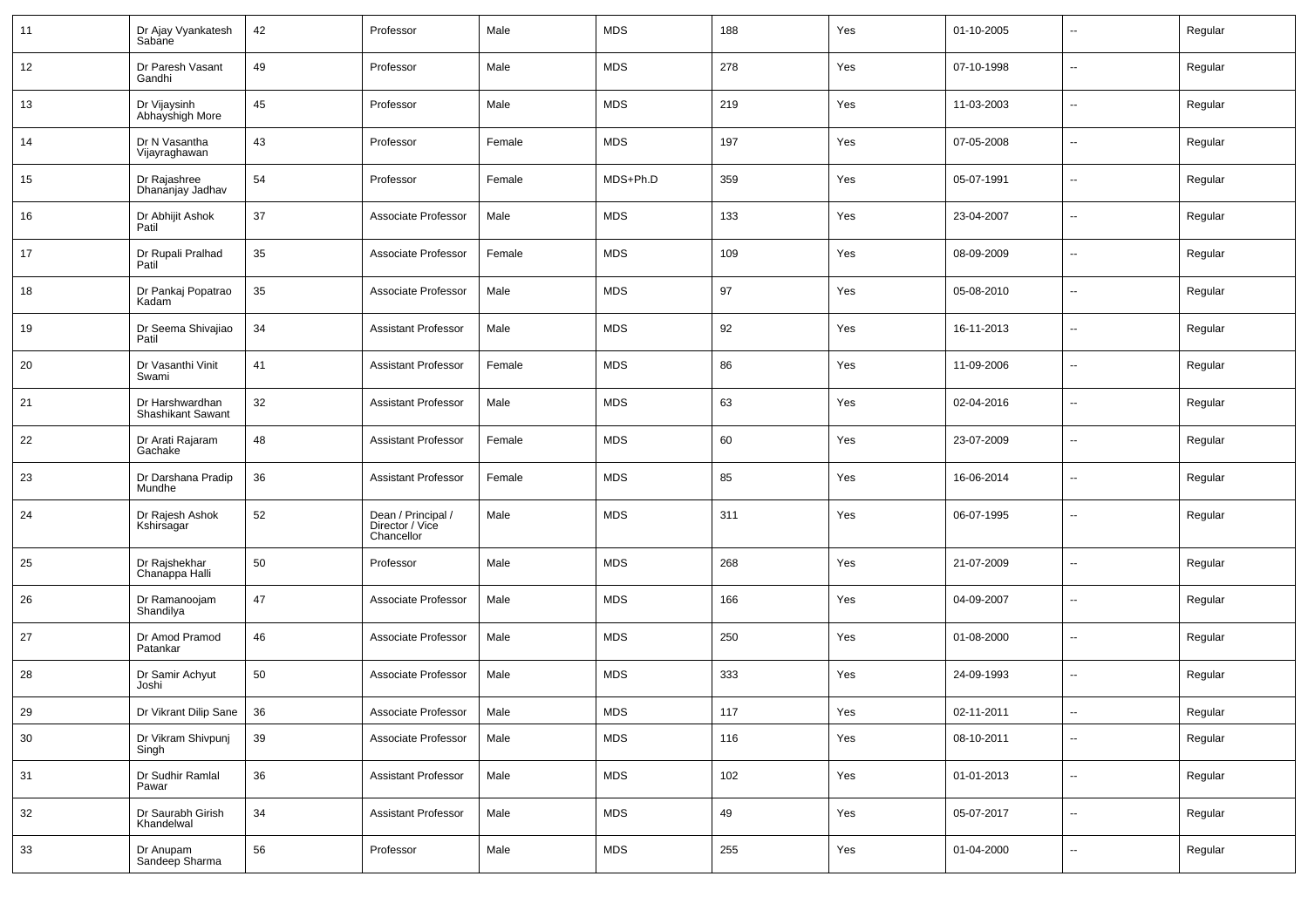| 34 | Dr Ashwini Avinash<br>Gaikwad       | 51 | Professor                  | Male   | <b>MDS</b> | 291 | Yes | 31-10-2013 | $\mathbf{u}$             | Regular |
|----|-------------------------------------|----|----------------------------|--------|------------|-----|-----|------------|--------------------------|---------|
| 35 | Dr Jyoti Shankarro<br>Mandlik       | 55 | Professor                  | Male   | <b>MDS</b> | 383 | Yes | 12-07-1993 | $\sim$                   | Regular |
| 36 | Dr Varsha Sanjay<br>Pandit          | 55 | Associate Professor        | Female | MDS+Ph.D   | 159 | Yes | 08-06-1990 | $\sim$                   | Regular |
| 37 | Dr Aniket kakasaheb<br>Jadhav       | 37 | Associate Professor        | Male   | <b>MDS</b> | 119 | Yes | 08-08-2007 | $\sim$                   | Regular |
| 38 | Dr Sarita Vikrim<br>Singh           | 37 | Associate Professor        | Female | <b>MDS</b> | 102 | Yes | 08-10-2011 | $\sim$                   | Regular |
| 39 | Dr Abhijit Bajirao<br>Jadhav        | 36 | Assistant Professor        | Male   | <b>MDS</b> | 59  | Yes | 18-08-2016 | $\sim$                   | Regular |
| 40 | Dr Mrunal Manohar<br>Shinde         | 30 | Assistant Professor        | Female | <b>MDS</b> | 37  | Yes | 17-11-2017 | $\sim$                   | Regular |
| 41 | Dr Ajinkya Ramesh<br>Gharge         | 29 | Assistant Professor        | Male   | <b>MDS</b> | 37  | Yes | 01-10-2018 | $\sim$                   | Regular |
| 42 | Dr Judy Ajij Koshy                  | 47 | Lecturer                   | Female | <b>BDS</b> | 70  | Yes | 10-01-2005 | $\sim$                   | Regular |
| 43 | Dr Rajani S Komble                  | 44 | Lecturer                   | Female | <b>BDS</b> | 196 | Yes | 28-09-2006 | --                       | Regular |
| 44 | Dr Sujata Dinkar<br>Pinge           | 55 | Lecturer                   | Female | <b>BDS</b> | 329 | Yes | 15-09-1994 | $\overline{\phantom{a}}$ | Regular |
| 45 | Dr Pragati Devdatta<br>Hemgude      | 44 | Lecturer                   | Female | <b>BDS</b> | 145 | Yes | 12-04-2010 | $\mathbf{u}$             | Regular |
| 46 | Dr veera Indranil<br><b>Bhosale</b> | 53 | Professor                  | Female | <b>MDS</b> | 250 | Yes | 13-11-2000 | $\overline{\phantom{a}}$ | Regular |
| 47 | Dr Shailesh Vasant<br>Deshmukh      | 56 | Professor                  | Male   | <b>MDS</b> | 344 | Yes | 01-07-1994 | $\overline{\phantom{a}}$ | Regular |
| 48 | Dr Gouri Shekhar<br>Vichare         | 57 | Professor                  | Female | MDS+Ph.D   | 294 | Yes | 01-07-1991 | $\overline{\phantom{a}}$ | Regular |
| 49 | Dr Amol Somaji patil                | 42 | Professor                  | Male   | MDS+Ph.D   | 196 | Yes | 01-01-2003 | $\mathbf{u}$             | Regular |
| 50 | Dr Vinit Devdas<br>Swami            | 43 | Professor                  | Male   | <b>MDS</b> | 189 | Yes | 01-10-2005 | $\overline{\phantom{a}}$ | Regular |
| 51 | Dr Anand<br>Vyankatesh Sabane       | 47 | Associate Professor        | Male   | <b>MDS</b> | 173 | Yes | 01-06-1997 | --                       | Regular |
| 52 | Dr Siddharth Anil<br>Shinde         | 36 | <b>Assistant Professor</b> | Male   | <b>MDS</b> | 105 | Yes | 08-10-2012 | $-$                      | Regular |
| 53 | Dr Madhura Avinash<br>Jadhav        | 34 | <b>Assistant Professor</b> | Female | <b>MDS</b> | 73  | Yes | 21-10-2010 | $\overline{\phantom{a}}$ | Regular |
| 54 | Dr Revati Shailesh<br>Deshmukh      | 54 | Professor                  | Female | <b>MDS</b> | 336 | Yes | 01-07-1993 | $\mathbf{u}$             | Regular |
| 55 | Dr Venkatesh<br>Vaman kulkarni      | 53 | Professor                  | Male   | <b>MDS</b> | 350 | Yes | 25-07-1994 | $\sim$                   | Regular |
| 56 | Dr Surekha Laxman<br>Chavan         | 60 | <b>Assistant Professor</b> | Female | MDS+Ph.D   | 179 | Yes | 23-06-1993 | $\sim$                   | Regular |
| 57 | Dr Mayur Bhaskar<br>Chaudhary       | 41 | Associate Professor        | Male   | <b>MDS</b> | 155 | Yes | 02-08-2012 | $\sim$                   | Regular |
| 58 | Dr Prashant U Rao                   | 50 | Associate Professor        | Male   | <b>MDS</b> | 104 | Yes | 01-08-2013 | $\sim$                   | Regular |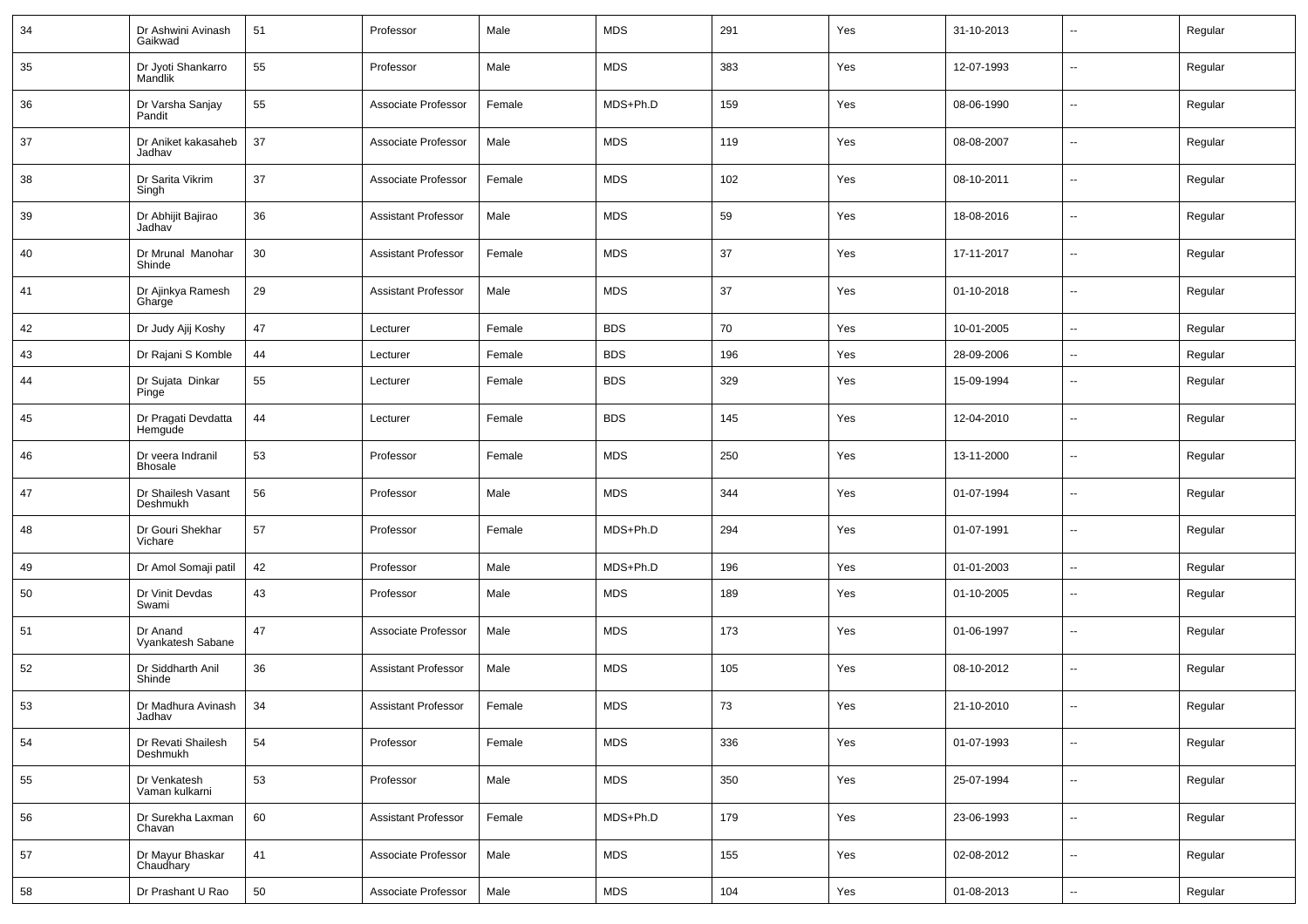| 59 | Dr Praveena<br>Venkatesh Kulkarni      | 52     | <b>Assistant Professor</b> | Female | <b>MDS</b> | 74  | Yes | 01-08-2000 | --                       | Regular |
|----|----------------------------------------|--------|----------------------------|--------|------------|-----|-----|------------|--------------------------|---------|
| 60 | Dr Swapna Amod<br>patankar             | 44     | <b>Assistant Professor</b> | Female | <b>MDS</b> | 74  | Yes | 24-04-2003 | $\sim$                   | Regular |
| 61 | Dr Priya Nimesh<br>Deo                 | 39     | <b>Assistant Professor</b> | Female | <b>MDS</b> | 60  | Yes | 28-03-2007 | $\overline{\phantom{a}}$ | Regular |
| 62 | Dr Alok Ramesh<br>Patel                | 51     | Professor                  | Male   | <b>MDS</b> | 330 | Yes | 01-01-1994 | $\sim$                   | Regular |
| 63 | Dr Preetam Prakash<br>Shah             | 46     | Professor                  | Male   | <b>MDS</b> | 257 | Yes | 02-05-2005 | $\overline{\phantom{a}}$ | Regular |
| 64 | Dr Sanket Suhas<br>Kunte               | 38     | Professor                  | Male   | <b>MDS</b> | 140 | Yes | 04-11-2009 | $\sim$                   | Regular |
| 65 | Dr Shweta Mayur<br>Chaudhary           | 42     | Associate Professor        | Female | <b>MDS</b> | 155 | Yes | 02-08-2012 | $\overline{\phantom{a}}$ | Regular |
| 66 | Dr Laxmi Sachin<br>Lakade              | 40     | Associate Professor        | Female | <b>MDS</b> | 132 | Yes | 01-03-2012 | $\sim$                   | Regular |
| 67 | Dr Shweta Siddhant<br>Jajoo            | 36     | <b>Assistant Professor</b> | Female | <b>MDS</b> | 116 | Yes | 25-07-2011 | $\overline{\phantom{a}}$ | Regular |
| 68 | Dr Rohan Vivek<br>Shah                 | 35     | <b>Assistant Professor</b> | Male   | <b>MDS</b> | 94  | Yes | 19-09-2013 | $\sim$                   | Regular |
| 69 | Dr Amol Hari<br>Kamble                 | 34     | <b>Assistant Professor</b> | Male   | <b>MDS</b> | 93  | Yes | 25-10-2013 | $\overline{\phantom{a}}$ | Regular |
| 70 | Dr Sneha Pramod<br>Desai               | 33     | <b>Assistant Professor</b> | Female | <b>MDS</b> | 70  | Yes | 10-09-2015 | $\sim$                   | Regular |
| 71 | Dr Chetana Madan<br>Jagtap             | 32     | <b>Assistant Professor</b> | Female | <b>MDS</b> | 70  | Yes | 14-09-2015 | $\overline{\phantom{a}}$ | Regular |
| 72 | Dr Amit Anil<br>Mhapuskar              | 45     | Professor                  | Male   | <b>MDS</b> | 225 | Yes | 07-07-2015 | $\sim$                   | Regular |
| 73 | Dr Manjula Advish<br>Hebbale           | 45     | Associate Professor        | Female | <b>MDS</b> | 192 | Yes | 22-07-2009 | $\overline{\phantom{a}}$ | Regular |
| 74 | Dr Shams UI Nisa                       | 40     | Associate Professor        | Female | <b>MDS</b> | 111 | Yes | 01-06-2011 | $\sim$                   | Regular |
| 75 | Dr Darshan R<br><b>Prasad Hiremutt</b> | 41     | <b>Assistant Professor</b> | Male   | <b>MDS</b> | 120 | Yes | 11-07-2011 | --                       | Regular |
| 76 | Dr Santosh Balwant<br>Jadhav           | 43     | <b>Assistant Professor</b> | Male   | <b>MDS</b> | 109 | Yes | 01-12-2004 | --                       | Regular |
| 77 | Dr Shamikha<br>Sampatrao Thopte        | 35     | <b>Assistant Professor</b> | Female | <b>MDS</b> | 97  | Yes | 11-11-2011 | --                       | Regular |
| 78 | Dr Abhijeet<br>Vasantrao Jadhav        | 33     | <b>Assistant Professor</b> | Male   | <b>MDS</b> | 97  | Yes | 12-01-2012 | --                       | Regular |
| 79 | Dr Rashmi Vikrant<br>Sane              | 36     | <b>Assistant Professor</b> | Female | <b>MDS</b> | 80  | Yes | 11-11-2014 | $\overline{\phantom{a}}$ | Regular |
| 80 | Dr Meenal Tejsingh<br>Tepan            | $50\,$ | <b>Assistant Professor</b> | Female | <b>MDS</b> | 73  | Yes | 14-12-1993 | Ξ.                       | Regular |
| 81 | Dr Vaishali Samir<br>Joshi             | 48     | <b>Assistant Professor</b> | Female | <b>MDS</b> | 60  | Yes | 02-05-2006 | Ξ.                       | Regular |
| 82 | Dr Rakhee Ravindra<br>Modak            | $40\,$ | <b>Assistant Professor</b> | Female | <b>MDS</b> | 45  | Yes | 03-07-2009 | --                       | Regular |